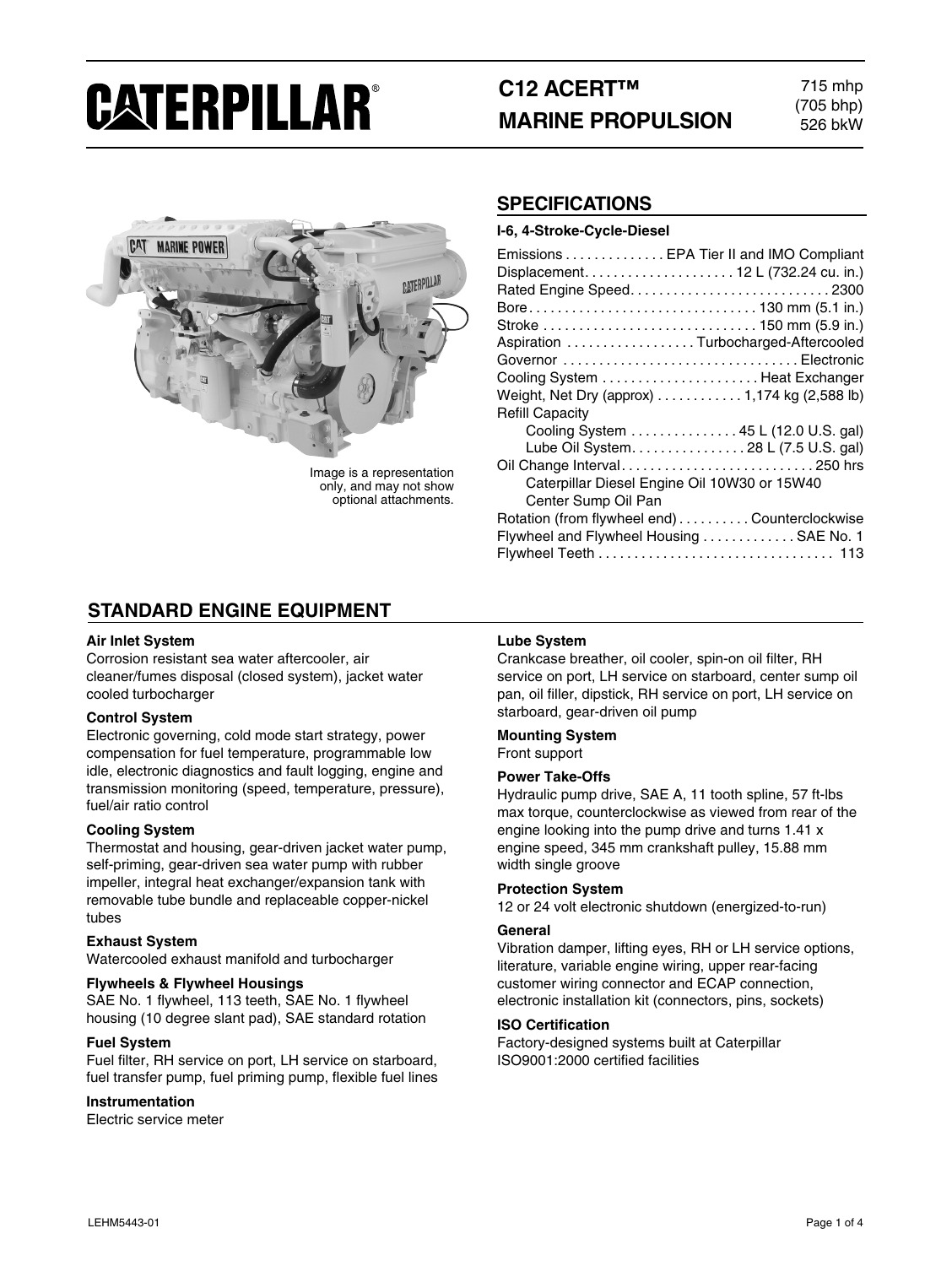## **C12 ACERT™ MARINE PROPULSION**

**715 mhp (705 bhp) 526 bkW**

**EPA Tier II and IMO Compliant** 

#### **MARINE ENGINE PERFORMANCE PROPERTY SERVICE PROPERTY PRELIMINARY**

## **C12 DITA ACERT**

**CATERPILLAR®** 

**E Rating (High Performance) — DM7676-00**





|                                 | Engine<br>Speed<br>rpm                                                              | Engine<br>Power<br>bkW                                                                      | Engine<br>Torque<br>N•m                                                         | <b>BSFC</b><br>g/bkW-hr                                                                         | Fuel<br>Rate<br>L/hr                                                                   |
|---------------------------------|-------------------------------------------------------------------------------------|---------------------------------------------------------------------------------------------|---------------------------------------------------------------------------------|-------------------------------------------------------------------------------------------------|----------------------------------------------------------------------------------------|
| <b>Maximum</b><br>Power<br>Data | 2300<br>2200<br>2100<br>2000<br>1900                                                | 526.0<br>525.0<br>523.1<br>522.0<br>522.0                                                   | 2184<br>2279<br>2378<br>2493<br>2624                                            | 220.2<br>224.9<br>224.5<br>222.3<br>220.4                                                       | 138.1<br>140.7<br>140.0<br>138.3<br>137.1                                              |
|                                 | 1700<br>1500<br>1300<br>1200<br>1000<br>900                                         | 521.1<br>461.5<br>263.8<br>211.4<br>128.3<br>105.5                                          | 2927<br>2938<br>1938<br>1683<br>1225<br>1120                                    | 220.8<br>222.7<br>223.9<br>222.2<br>223.3<br>240.5                                              | 137.1<br>122.5<br>70.4<br>56.0<br>34.1<br>30.3                                         |
| Prop<br>Demand<br>Data          | 2300<br>2200<br>2100<br>1900<br>1800<br>1600<br>1500<br>1300<br>1200<br>1000<br>900 | 526.0<br>460.3<br>400.4<br>296.5<br>252.1<br>177.1<br>145.9<br>95.0<br>74.7<br>43.2<br>31.5 | 2184<br>1998<br>1821<br>1490<br>1338<br>1057<br>929<br>698<br>594<br>413<br>334 | 220.2<br>210.9<br>204.0<br>200.0<br>202.0<br>207.7<br>210.4<br>213.0<br>214.2<br>232.9<br>266.8 | 138.1<br>115.7<br>97.4<br>70.7<br>60.7<br>43.8<br>36.6<br>24.1<br>19.1<br>12.0<br>10.0 |

Cubic prop demand curve with 3.0 exponent for displacement hulls only.



**Preliminary Performance Data Preliminary Performance Data**

| Engine | Engine | Engine |             | Fuel  |                | Engine | Engine | Engine |             | Fuel |
|--------|--------|--------|-------------|-------|----------------|--------|--------|--------|-------------|------|
| Speed  | Power  | Torque | <b>BSFC</b> | Rate  |                | Speed  | Power  | Torque | <b>BSFC</b> | Rate |
| rpm    | bkW    | N•m    | g/bkW-hr    | L/hr  |                | rpm    | bhp    | Ib ft  | lb/bhp-hr   | gph  |
|        |        |        |             |       | <b>Maximum</b> |        |        |        |             |      |
| 2300   | 526.0  | 2184   | 220.2       | 138.1 | Power          | 2300   | 705.4  | 1611   | .362        | 36.5 |
| 2200   | 525.0  | 2279   | 224.9       | 140.7 | Data           | 2200   | 704.0  | 1681   | .370        | 37.2 |
| 2100   | 523.1  | 2378   | 224.5       | 140.0 |                | 2100   | 701.5  | 1754   | .369        | 37.0 |
| 2000   | 522.0  | 2493   | 222.3       | 138.3 |                | 2000   | 700.0  | 1839   | .365        | 36.5 |
| 1900   | 522.0  | 2624   | 220.4       | 137.1 |                | 1900   | 700.0  | 1935   | .362        | 36.2 |
| 1700   | 521.1  | 2927   | 220.8       | 137.1 |                | 1700   | 698.8  | 2159   | .363        | 36.2 |
| 1500   | 461.5  | 2938   | 222.7       | 122.5 |                | 1500   | 618.9  | 2167   | .366        | 32.4 |
| 1300   | 263.8  | 1938   | 223.9       | 70.4  |                | 1300   | 353.8  | 1429   | .368        | 18.6 |
| 1200   | 211.4  | 1683   | 222.2       | 56.0  |                | 1200   | 283.5  | 1241   | .365        | 14.8 |
| 1000   | 128.3  | 1225   | 223.3       | 34.1  |                | 1000   | 172.1  | 903    | .367        | 9.0  |
| 900    | 105.5  | 1120   | 240.5       | 30.3  |                | 900    | 141.5  | 826    | .395        | 8.0  |
|        |        |        |             |       | Prop           |        |        |        |             |      |
| 2300   | 526.0  | 2184   | 220.2       | 138.1 | <b>Demand</b>  | 2300   | 705.4  | 1611   | .362        | 36.5 |
| 2200   | 460.3  | 1998   | 210.9       | 115.7 | Data           | 2200   | 617.3  | 1474   | .347        | 30.6 |
| 2100   | 400.4  | 1821   | 204.0       | 97.4  |                | 2100   | 536.9  | 1343   | .335        | 25.7 |
| 1900   | 296.5  | 1490   | 200.0       | 70.7  |                | 1900   | 397.6  | 1099   | .329        | 18.7 |
| 1800   | 252.1  | 1338   | 202.0       | 60.7  |                | 1800   | 338.1  | 987    | .332        | 16.0 |
| 1600   | 177.1  | 1057   | 207.7       | 43.8  |                | 1600   | 237.5  | 780    | .341        | 11.6 |
| 1500   | 145.9  | 929    | 210.4       | 36.6  |                | 1500   | 195.7  | 685    | .346        | 9.7  |
| 1300   | 95.0   | 698    | 213.0       | 24.1  |                | 1300   | 127.4  | 515    | .350        | 6.4  |
| 1200   | 74.7   | 594    | 214.2       | 19.1  |                | 1200   | 100.2  | 438    | .352        | 5.0  |
| 1000   | 43.2   | 413    | 232.9       | 12.0  |                | 1000   | 57.9   | 305    | .383        | 3.2  |
| 900    | 31.5   | 334    | 266.8       | 10.0  |                | 900    | 42.2   | 246    | .439        | 2.6  |

Power produced at the flywheel will be within standard tolerances up to 50°C (122°F) combustion air temperature measured at the air cleaner inlet, and fuel temperature up to 52°C (125°F) measured at the fuel filter base. Power rated in accordance with NMMA procedure as crankshaft power. Reduce crankshaft power by 3% for propeller shaft power.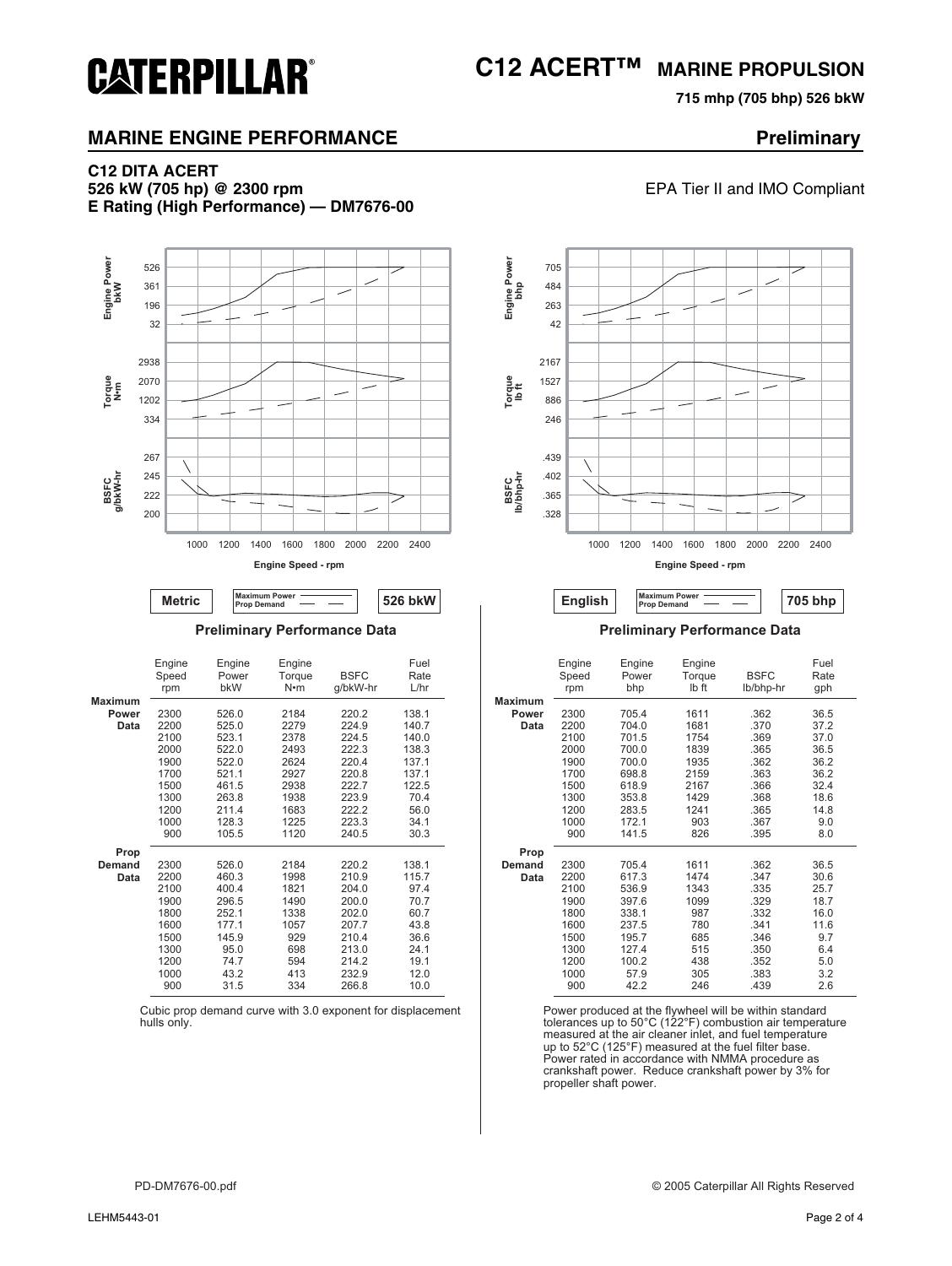## **CATERPILLAR®**

## **C12 ACERT™ MARINE PROPULSION**

**715 mhp (705 bhp) 526 bkW**

### **DIMENSIONS** Preliminary



| <b>Preliminary Engine Dimensions</b> |           |          |  |  |  |
|--------------------------------------|-----------|----------|--|--|--|
| (1) Length to Flywheel Housing       | 1573.9 mm | 61.96 in |  |  |  |
| $(2)$ Width                          | 968.6 mm  | 38.13 in |  |  |  |
| (3) Height                           | 1008.7 mm | 39.71 in |  |  |  |
| Weight, Net Dry (approx)             | 1174 kg   | 2,588 lb |  |  |  |

Note: Do not use for installation design.